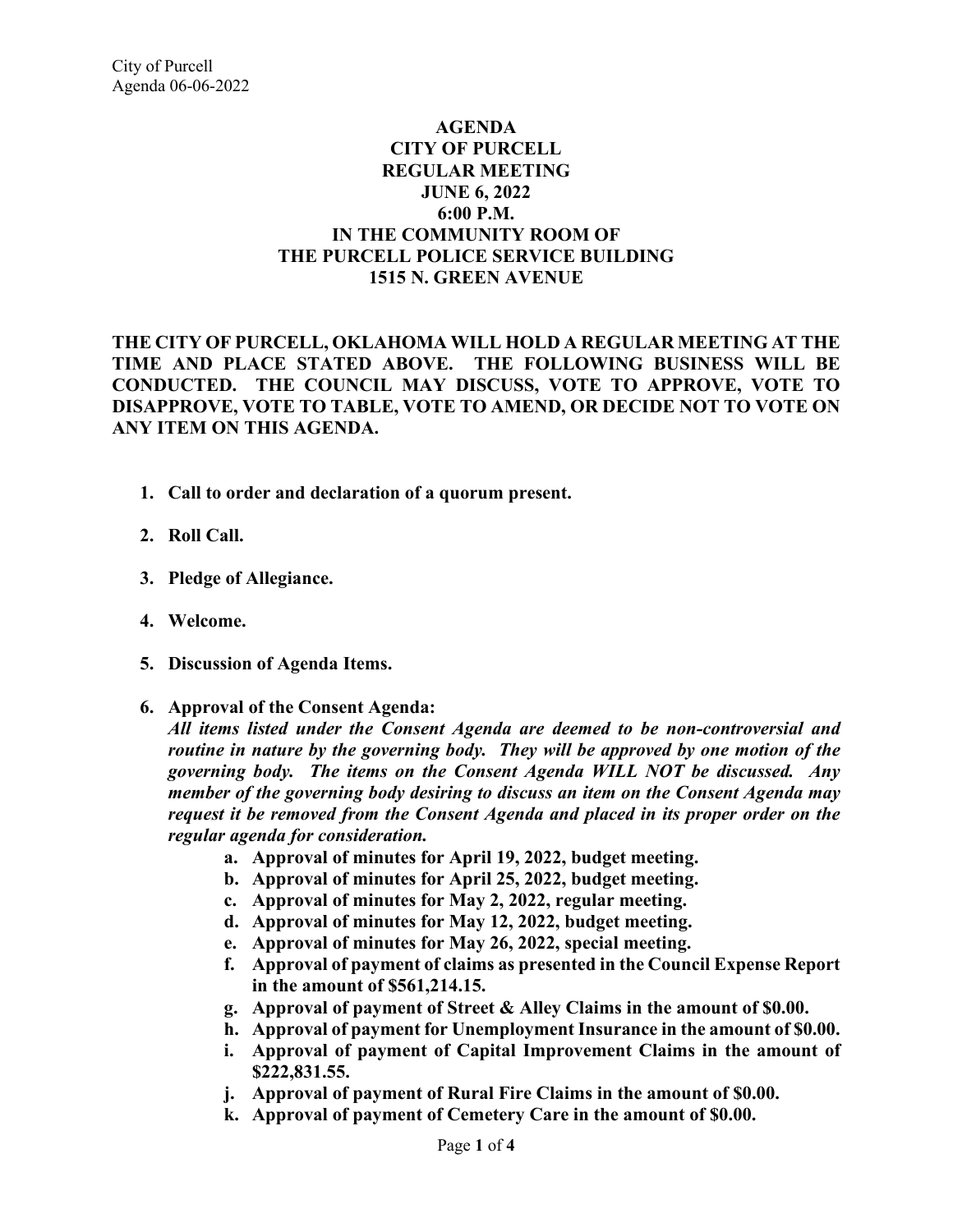- **l. Approval of payment for Airport Authority Claims in the amount of \$0.00**
- **m. Approval of estimated payroll in the amount of \$295,000.00.**
- **n. Approval of the Treasurer's Financial Report.**
- **o. Approval of Purcell Municipal Hospital Change Order No. 21 in the sum of \$8,578.00 for Repurpose Room 1086.**
- **p. Approval of Purcell Municipal Hospital Change Order No. 26 in the sum of \$3,188.00 for Fire Damper Location.**
- **q. Approval of Purcell Municipal Hospital Change Order No. 29 in the sum of \$3,823.00 for CT Ceiling Mount Injector.**
- **r. Approval of Purcell Municipal Hospital Change Order No. 30 in the sum of \$1,831.00 for Sin & Mirror Revisions.**
- **s. Approval of Purcell Municipal Hospital Change Order No. 32 in the sum of \$12,581.20 for Asphalt Price Increase.**
- **7. Consideration and possible action on items removed from the Consent Agenda.**
- **8. Presentation and discussion of the Treasurer's Financial Report.**
- **9. Presentation and discussion of the City Manager Report.**
- **10. Discussion and possible action to approve Planning Commission's recommendation for approval of PUD (Planned Unit Development) rezone of the W½ NE¼, NE¼ SW¼, and W½ NW¼ SE¼, Sec. 2, Township 6 North, Range 2 West (South Brook ).**
- **11. Discussion and possible action concerning a recommendation from Sullivan & Associates to award contract for the Purcell Hospital Exterior Roadway Regrade Base Bid and Add Alternate Bid No. 1 (Construct Temporary Road to the MOB Site) to Central Plains Construction Group, LLC in the sum of \$324,261.95.**
- **12. Discussion and possible action to approve Glenn Sullivan & Associates for engineering the relocation of water and sewer utilities relocation within the work zone of Interstate 35 and OK-74 interchange at a cost to not exceed \$87,000.00.**
- **13. Discussion and possible action to approve Glenn Sullivan & Associates for the resident inspection of water and sewer utilities relocation within the work zone of Interstate 35 and OK-74 interchange at a cost to not exceed \$27,000.00.**
- **14. Discussion and possible action to approve the purchase of a new Wheel Loader for the Street Department from CLBOYD-John Deere in the sum of \$174,250.00.**

| a. CLBOYD-John Deere | \$174,250.00 |
|----------------------|--------------|
|----------------------|--------------|

| b. OCT Equipment-Case | \$200,630.29 |
|-----------------------|--------------|
| c. Warren-CAT         | \$203,079.00 |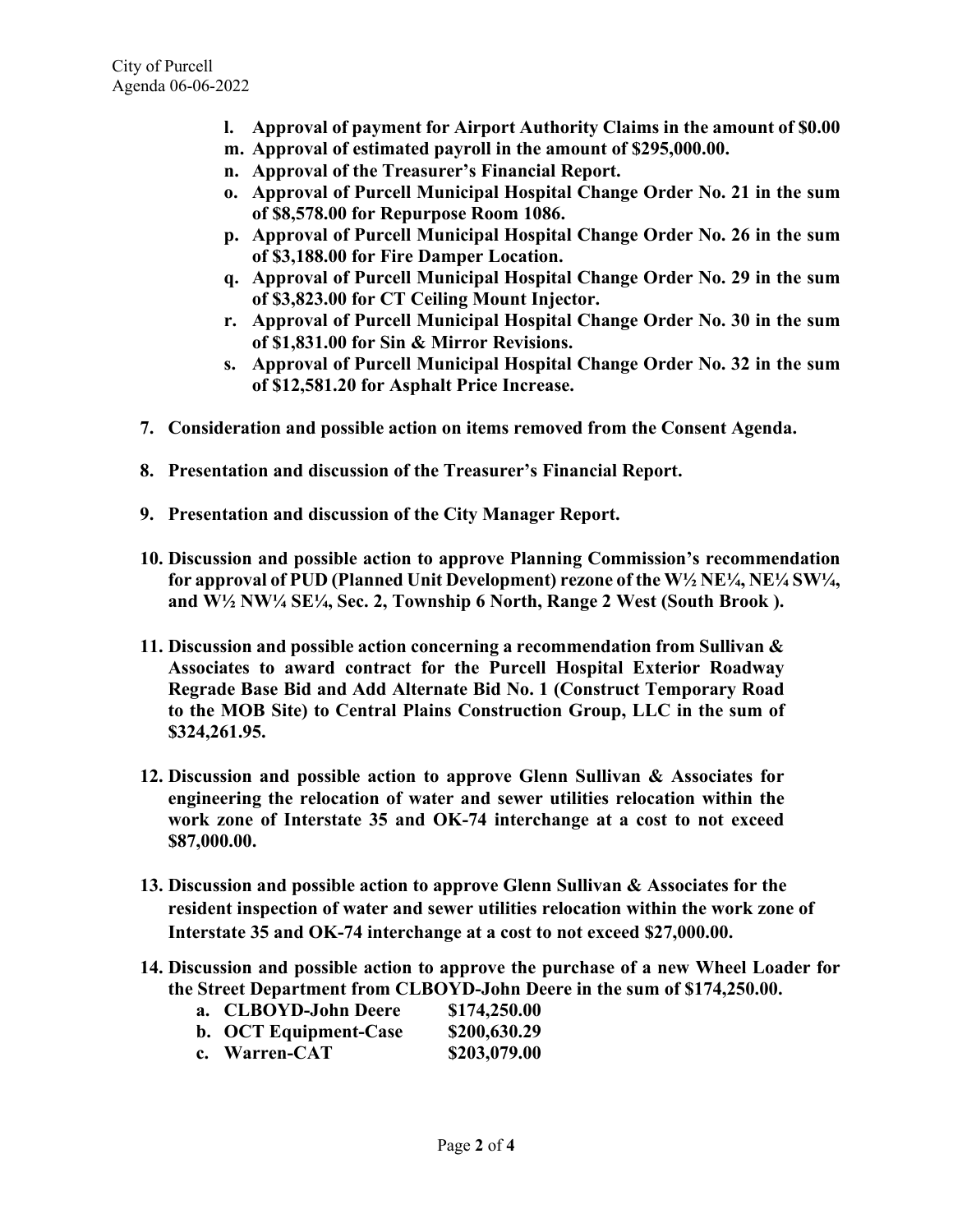- **15. Discussion and possible action concerning declaration of the following property as surplus and approving the sale of these items:**
	- **a. 2016 Ford Police Interceptor, VIN: 1FAHP2MT7GG109187 Ending Mileage is 85,695.**
	- **b. 2016 Ford Police Interceptor; VIN# 1FAHP2MT9GG109188; Milage is 76,510.**
- **16. Discussion and possible action concerning a recommendation from the Purcell Rural Fire Board to replace the cab and chassis on Brush Truck 22 in the approximate sum of \$59,000.00.**
- **17. Discussion and possible action concerning Budget Amendment GF-2022-7 Increasing Public Works Misc. Expense and General Fund Misc. Revenue both in the amount of \$1,016,779.34 to balance Pooled Cash between the General Fund and the Public Works Authority.**
- **18. Discussion and possible action concerning a recommendation from Treasurer Victor Lohn to use the OMAG Escrow Credit in the amount of \$23,026.30 to reduce the 2022-2023 Workers Compensation renewal premium for the City of Purcell and authorizing Treasurer Victor Lohn to sign the 2022-2023 Escrow Use Form for City of Purcell as authorized representative.**
- **19. Discussion and possible action concerning Employee 2022-2023 Health Insurance Renewal Proposal from INSURICA.**
- **20. Discussion and possible action approve condemnation and demolition of old airport office building.**
- **21. Discussion and possible action to approve a contract between the Purcell Airport Authority and Jordan Powell for Mr. Powell removing the of old airport office building in exchange for a 2-year waiver of rents on a hanger being constructed at that site.**
- **22. Discussion and possible action to approve or deny livestream of city council meetings.**
- **23. EXECUTIVE SESSION: DISCUSSION, CONSIDERATION RE: AN EXECUTIVE SESSION TO BE HELD IN ACCORDANCE WITH 25 O.S. 307 § (B) (3).** 
	- **a. Discussion and consideration of labor contract (Collective Bargaining Agreement) for fiscal year 2022-2023 between the City of Purcell and the FOP #194 in accordance with 25 O.S. § 307 (B) (2).**
	- **b. Discussion and consideration of labor contract for fiscal year 2021-2022 between the City of Purcell and the IAFF Local 3596 in accordance with 25 O.S. § 307 (B) (2).**
	- **c. Discussion and consideration concerning the purchase or appraisal of real property in accordance with 25 O.S. 307 § (B) (3).**